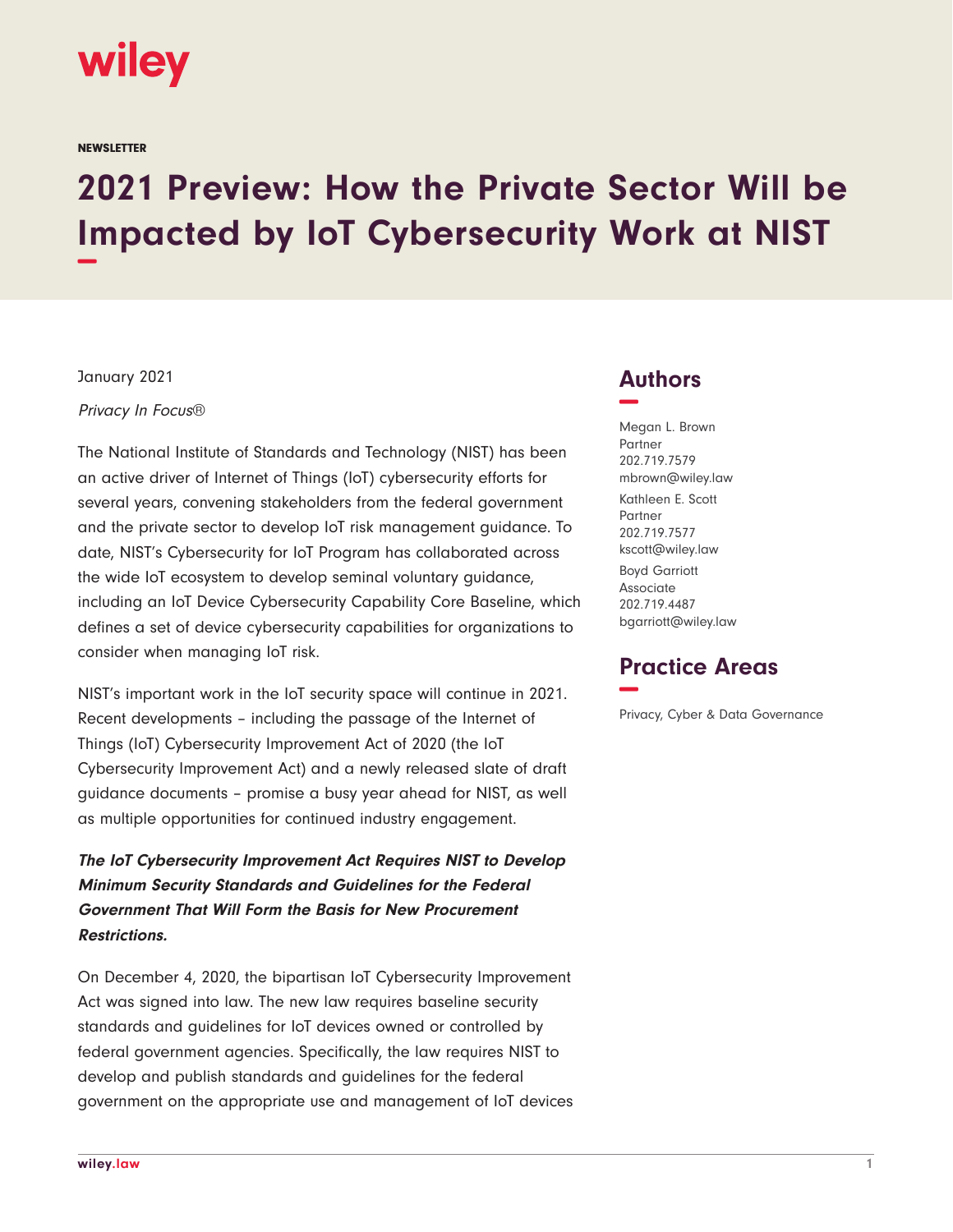by agencies, including minimum security requirements. Based on these standards and guidelines, the Office of Management and Budget (OMB), in consultation with NIST and the U.S. Department of Homeland Security (DHS), must review federal agencies' IoT information security policies and principles – and issue policies and principles as needed – to ensure consistency with NIST's standards and guidelines. In addition to the provisions related to minimum IoT device security, the IoT Cybersecurity Improvement Act charges NIST with developing – in coordination with DHS, researchers, and the private sector – vulnerability disclosure policy guidelines for the "reporting, coordinating, publishing and receiving" reports about vulnerabilities in federal agency systems, including IoT devices, and systems offered by contractors to federal agencies. Additionally, the IoT Cybersecurity Improvement Act requires revision of the Federal Acquisition Regulation, as necessary, and prohibits federal agencies from procuring or using IoT devices where use of such a device would prevent compliance with the minimum security and vulnerability disclosure guidelines discussed above.

NIST must act quickly under the new law. For example, it is required to develop its security standards and guidelines by March 4, 2021. The subsequent OMB, NIST, and DHS review of federal agency policies and principles must be completed 180 days later, and the law requires review and revision, as appropriate, of the guidelines and accompanying policies and principles every five years.

Each of these provisions could have significant impacts on companies doing business, or looking to do business, with the federal government. Further, these baseline IoT security standards will have both direct and indirect cascading impacts throughout industry and critical infrastructure sectors. NIST publications regularly become doctrinal standards that feed into the international standards-setting community, which standards are invariably adopted by the private sector.

## **NIST Is Adding to Its IoT Risk Management Guidance Four New Documents, Including Guidance Specific to the Federal Government and a New Baseline Document for the Broader IoT Ecosystem.**

Close on the heels of the IoT Cybersecurity Improvement Act, on December 15, 2020, NIST released four new draft IoT cybersecurity documents, as well as an updated IoT capabilities catalog. NIST explains that the new documents "will help address challenges raised in [the Act] and begin to provide the guidance that law mandates."

The new draft documents provide guidance for federal agencies and device manufacturers and are "intended to help ensure the government and IoT device designers are on the same page with regard to cybersecurity for IoT devices used by federal agencies." Some of the documents have a broader reach, beyond the federal government IoT use case. Specifically, the new draft documents are:

- Draft NIST SP 800-213, IoT Device Cybersecurity Guidance for the Federal Government: Establishing IoT Device Cybersecurity Requirements.
- Draft NISTIR 8259B, IoT Non-Technical Supporting Capability Core Baseline
- Draft NISTIR 8259C, Creating a Profile Using the IoT Core Baseline and Non-Technical Baseline
- Draft NISTIR 8259D, Profile Using the IoT Core Baseline and Non-Technical Baseline for the Federal Government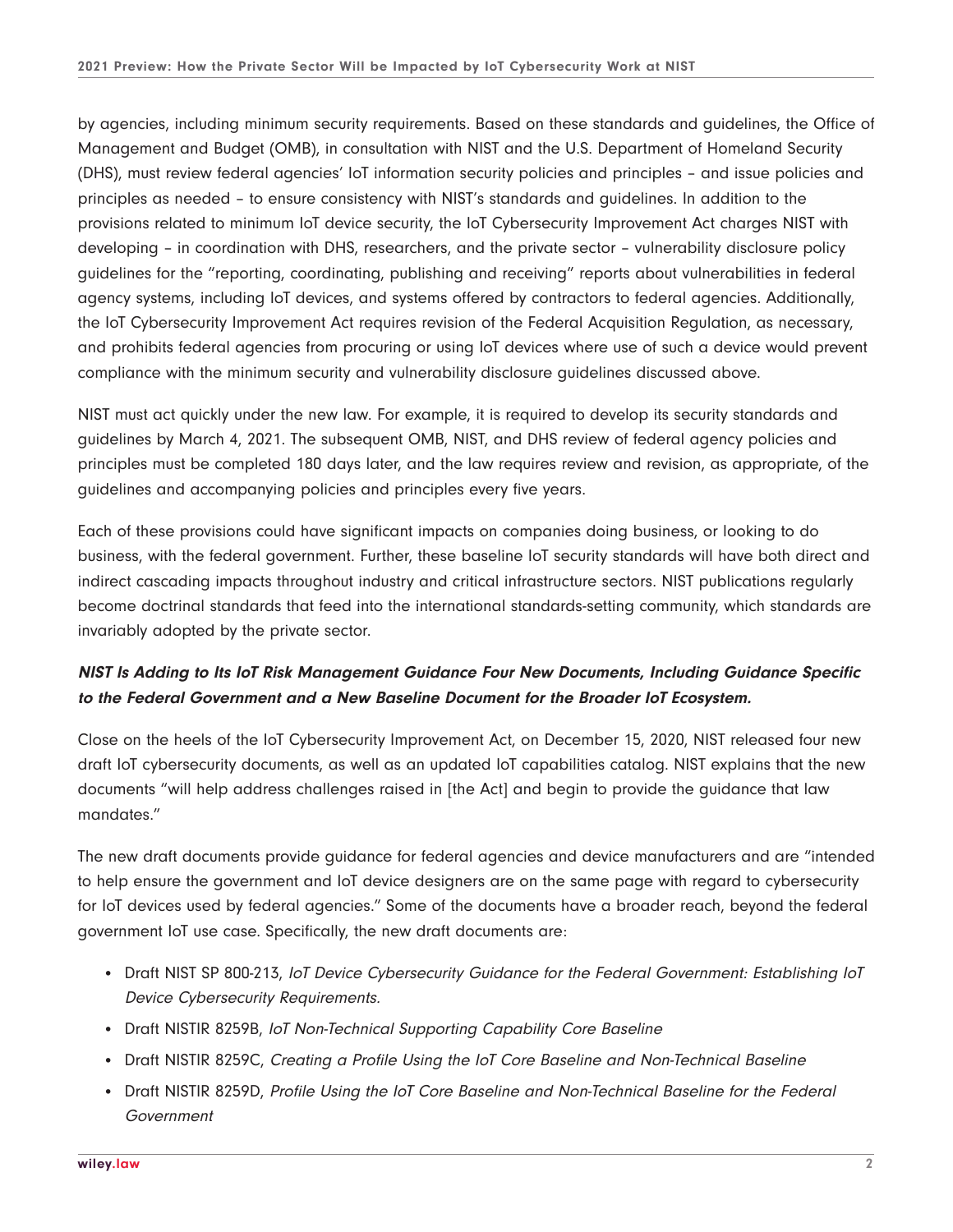Additionally, NIST has updated its IoT Device Cybersecurity Requirement Catalogs as supplemental content that may be used to support NIST-800-53 controls.

Draft SP 800-213 provides guidance to federal agencies with respect to acquisition and implementation of IoT devices. The core substance of this document is "guidance to federal agencies in determining the applicable device cybersecurity requirements (i.e., the set of device cybersecurity capabilities and non-technical supporting capabilities) for an IoT device." It emphasizes that "[a]gencies should fully understand the specific use case for an IoT device since the use case could influence device cybersecurity requirements" and lists several key questions agencies should consider.

The three new drafts in the 8259 series – which are aimed at manufacturers of IoT devices – build on and complement NIST's foundational cybersecurity activities for IoT device manufacturers: NISTIR 8259, Foundational Cybersecurity Activities for IoT Device Manufacturers and 8259A, IoT Device Cybersecurity Capability Core Baseline. The new draft NIST Interagency Reports (NISTIRs) – 8259B, 8259C, and 8259D – expand the range of guidance for IoT cybersecurity, providing a roadmap for IoT device manufacturers to help organizations implement SP 800-213's guidance:

- Draft NISTIR 8259B provides baseline non-technical capabilities and is meant to complement the device cybersecurity core baseline (NISTIR 8259A) that NIST has already finalized.
- Draft NISTIR 8259C details the process for any organization to develop a customized profile for example, for a specific organization or industry sector – using NIST's technical and non-technical capability baselines; and
- Draft NISTIR 8259D, the federal profile, serves as a working application of NISTIR 8259C to develop a profile for the federal government customer use case.

Together, these documents will have significant impacts across the IoT ecosystem. NIST explains: "As is the case with all NIST publications, the guidance itself is **not regulatory**. ... Because companies that do business with government agencies will need to interact with technology the government finds acceptable, the guidance is likely to have **far-reaching influence**." (emphasis added)

The four drafts are open for public comment through **February 12, 2021**.

#### **NIST Is Beginning to Evaluate IoT Security Confidence Mechanisms, Including Labels and Self-Certifications.**

Finally, on January 7, 2021, NIST published a summary of a recent IoT workshop that focused on building a Federal Profile for IoT device security. In the summary, NIST revealed that it will begin evaluating approaches for establishing confidence in IoT device security. It explains that "Workshop participants indicated a desire for greater specificity regarding the use of conformance assessments and other confidence mechanisms such as labels and self-certification," and noted that "these confidence mechanisms can be an important component of the IoT cybersecurity solution space."